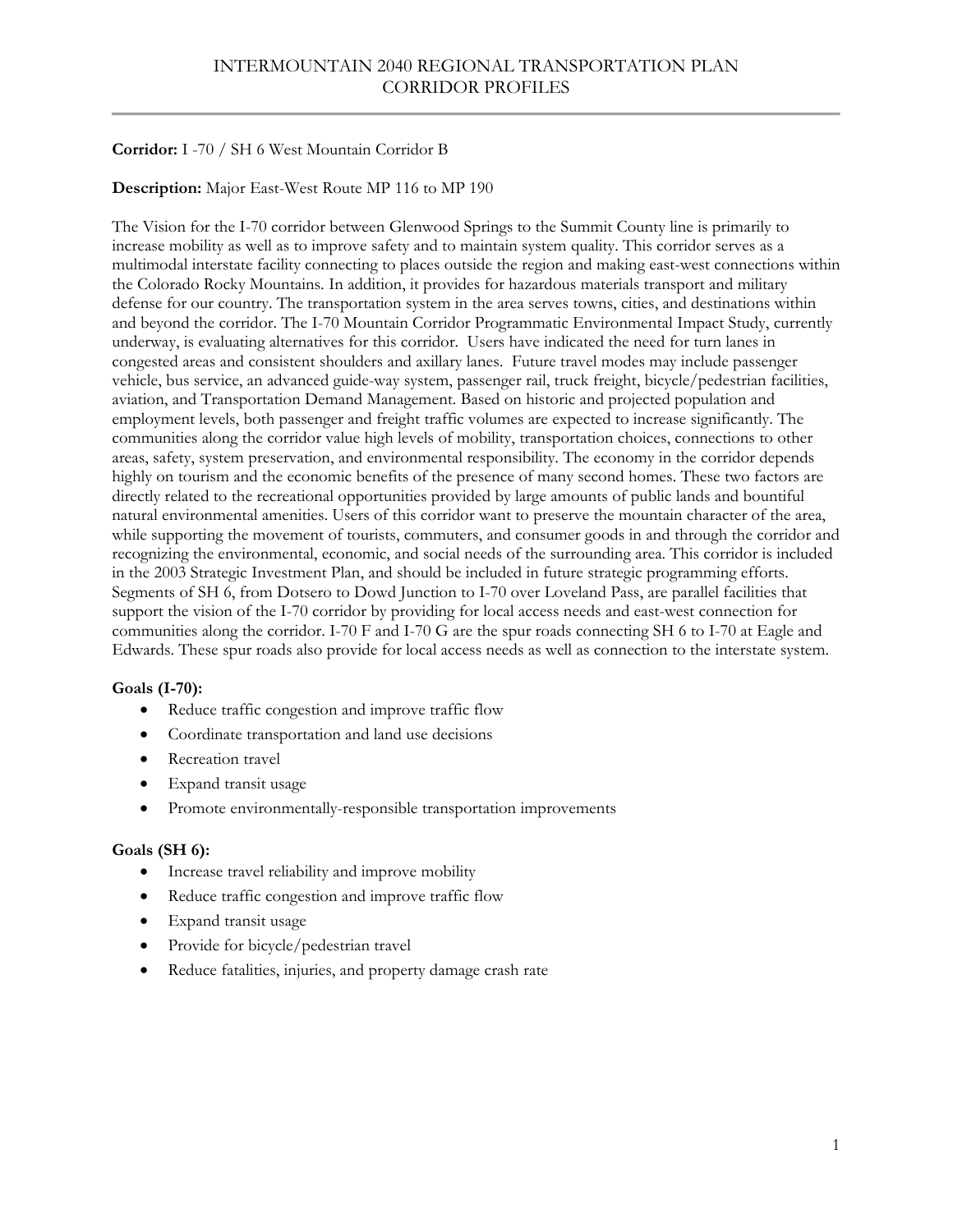# **Corridor:** I -70 / SH 6 West Mountain Corridor B (cont'd)

| <b>Benefits</b>            | <b>Strategy</b>                                              |
|----------------------------|--------------------------------------------------------------|
|                            | $I-70$                                                       |
| Safety                     | Add/improve shoulders                                        |
|                            | Add accel/decel lanes                                        |
| Capacity                   | Add new interchanges/intersections                           |
| Operations                 | Add ramp metering                                            |
|                            | Construct and maintain park and ride facilities              |
| Transit                    | Provide and expand transit bus and rail services             |
|                            | Provide inter-modal connections                              |
| Aviation                   | <b>Expand Air Service</b>                                    |
| Freight                    | Promote rail studies                                         |
|                            | Construct noise barriers                                     |
| Environment                | Improve wildlife crossings                                   |
|                            | Promote environmental responsibility                         |
|                            | SH <sub>6</sub>                                              |
|                            | Add/improve shoulders                                        |
| Safety                     | Add turn lanes                                               |
|                            | Consolidate & limit access & develop access management plans |
|                            | Improve geometrics                                           |
|                            | Add bus pullouts                                             |
| Transit                    | Construct and maintain park and ride facilities              |
|                            | Provide and expand transit bus and rail services             |
|                            | Construct separated bicycle/pedestrian facilities            |
| Bicycle & Pedestrian       | Stripe and sign designated bike lanes                        |
|                            | Develop bicycle/pedestrian master plans                      |
| <b>System Preservation</b> | Bridge repairs/replacement                                   |
|                            | Reconstruct roadways                                         |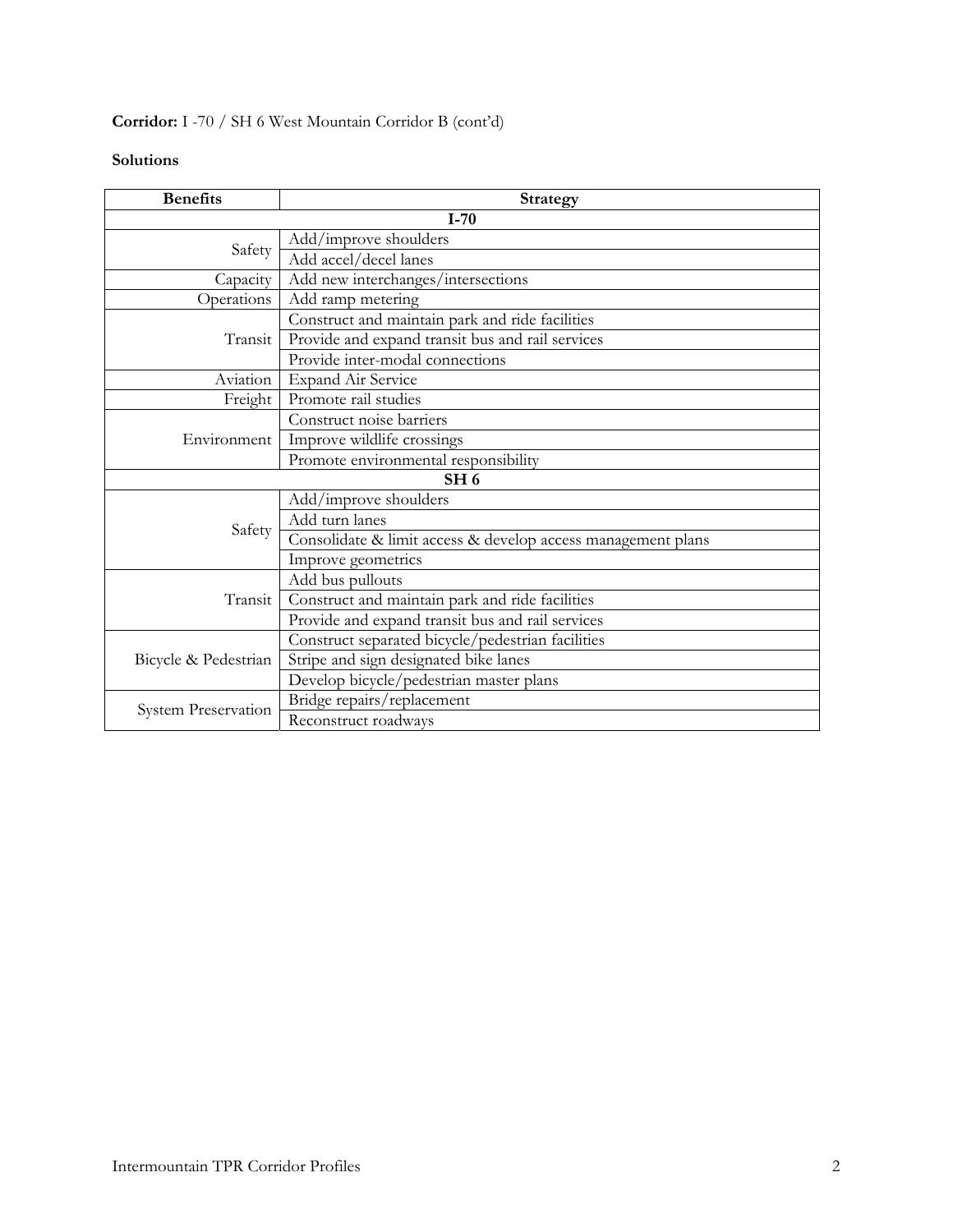### **Corridor:** I-70 West of Glenwood Springs

### **Description:** I-70A: DeBeque to Glenwood Springs, MP 61 to MP 116

The Vision for the I-70 corridor west of Glenwood Springs is primarily to increase mobility as well as to maintain system quality and to improve safety. This corridor serves as a multimodal Interstate facility, connects to places outside the region, and makes east-west connections within the Colorado River Valley. The transportation system in the area primarily serves towns, cities, and destinations within the corridor as well as destinations outside of the corridor. Users have requested wildlife mitigation, modernizing all interchanges to current standards, and a PEL study for South Canyon capacity and rockfall/debris concerns. Future travel modes expected in the corridor include passenger vehicle, bus service, passenger rail, truck freight, rail freight, bicycle/pedestrian facilities, aviation, and Transportation Demand Management. Based on historic and projected population and employment levels, both passenger and freight traffic volumes are expected to increase. The communities along the corridor value high levels of mobility, transportation choices, connection to other areas, safety, system preservation, and regional commuter travel. In fact, this corridor, in conjunction with the SH 82 corridor, represents a significant regional commuter travel corridor between Garfield County and the Roaring Fork Valley. The corridor depends on tourism, agriculture, and commercial activity for economic activity in the area; fiber optic lines along I-70 and along the rail corridor also support economic viability. Users of this corridor want to preserve the rural and agricultural character of the area, while supporting the movement of tourists, commuters, freight, and farm-to-market products in and through the corridor and recognizing the environmental, economic, and social needs of the surrounding area. The communities of Glenwood Springs, New Castle, Silt, and Rifle have expressed interest in the development of a regional bicycle and pedestrian trail to support mobility, recreation and economic development. This corridor should be included in future strategic programming efforts. Sections of SH 6, from DeBeque to Parachute and from I-70 west of Rifle to Canyon Creek, are parallel facilities that provide for local access needs and east-west connections between communities along the corridor. I-70 E, the Silt Spur Road, also provides for local access needs as well as connection to the Interstate system. Since the 2030 plan the level of traffic has increased on this corridor due to natural resources extraction, which has caused increased congestion at interchanges and deterioration of the road surface.

### **Goals (I-70):**

- Reduce traffic congestion and improve traffic flow
- Coordinate transportation and land use decisions
- Expand transit usage
- Preserve the existing transportation system
- Maintain or improve pavement to optimal condition
- Provide for bicycle and pedestrian travel within the corridor

### **Goals (SH 6):**

- Reduce traffic congestion and improve traffic flow
- Support recreation travel
- Provide for bicycle/pedestrian travel
- Coordinate transportation and land use decisions
- Maintain or improve pavement to optimal condition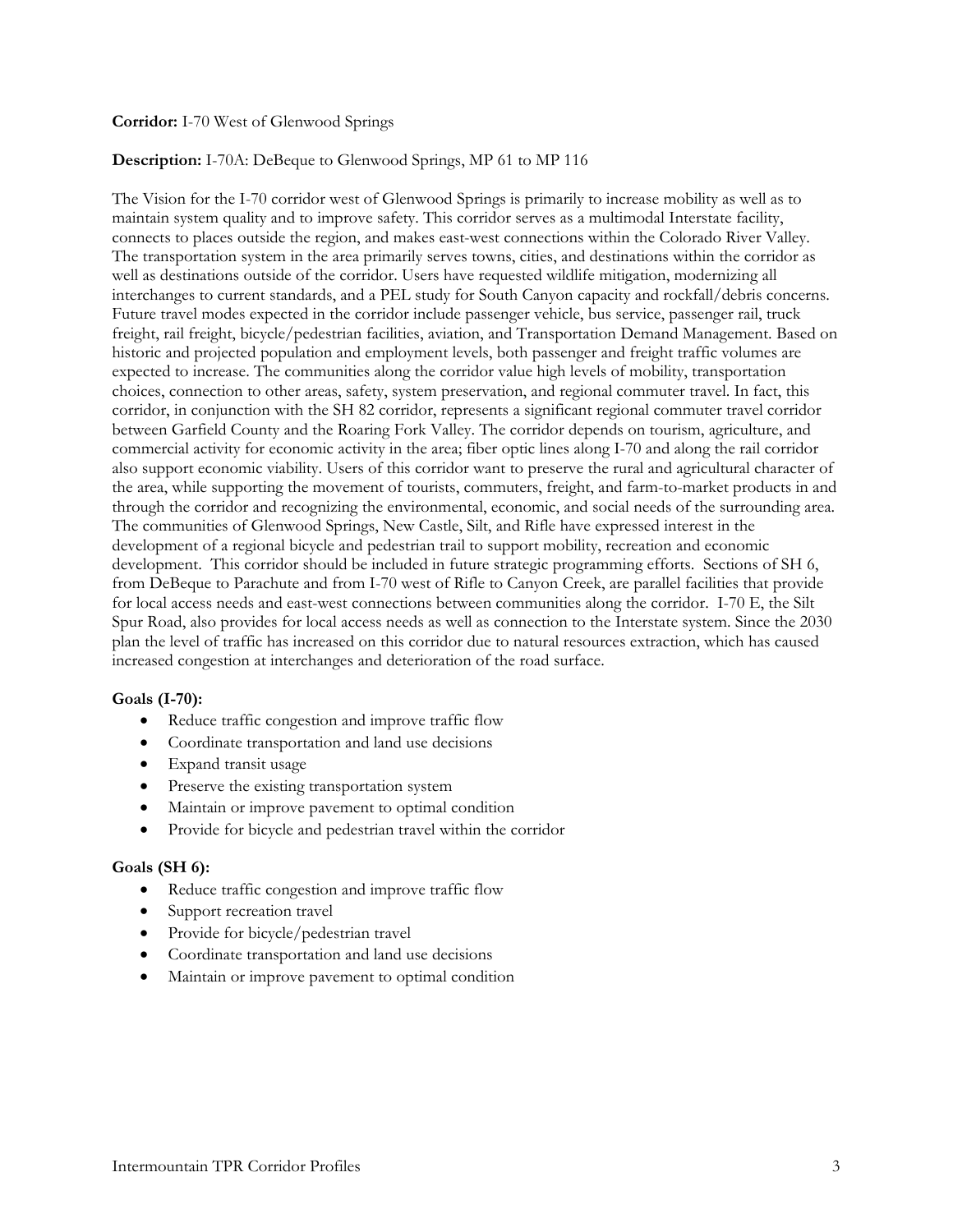# **Corridor:** I-70 West of Glenwood Springs (cont'd)

| <b>Benefits</b>            | <b>Strategy</b>                                                  |  |
|----------------------------|------------------------------------------------------------------|--|
| $I-70$                     |                                                                  |  |
| Safety                     | Add/improve shoulders                                            |  |
|                            | Improve geometrics                                               |  |
|                            | Add or improve interchanges/intersections                        |  |
| Capacity                   | Construct intersection/interchange improvements                  |  |
| Transit                    | Construct and maintain park and ride facilities                  |  |
|                            | Provide and expand transit bus and advanced guideway systems     |  |
|                            | Construct bicycle/pedestrian overpasses                          |  |
| Bicycle & Pedestrian       | Construct separated bike facilities                              |  |
|                            | Provide bicycle/pedestrian facilities                            |  |
| System Preservation        | Add surface treatment/overlays                                   |  |
|                            | Reconstruct roadways                                             |  |
| SH <sub>6</sub>            |                                                                  |  |
|                            | Add turn lanes                                                   |  |
| Safety                     | Add/improve shoulders                                            |  |
|                            | Consolidate and limit access and develop access management plans |  |
| Transit                    | Construct and maintain park and ride facilities                  |  |
|                            | Provide and expand transit bus and advanced guideway systems     |  |
| Bicycle & Pedestrian       | Construct separated bicycle/pedestrian facilities                |  |
|                            | Bridge repairs/replacement                                       |  |
| <b>System Preservation</b> | Add surface treatment/overlays                                   |  |
|                            | Reconstruct roadways                                             |  |
| Aviation                   | Expand air service                                               |  |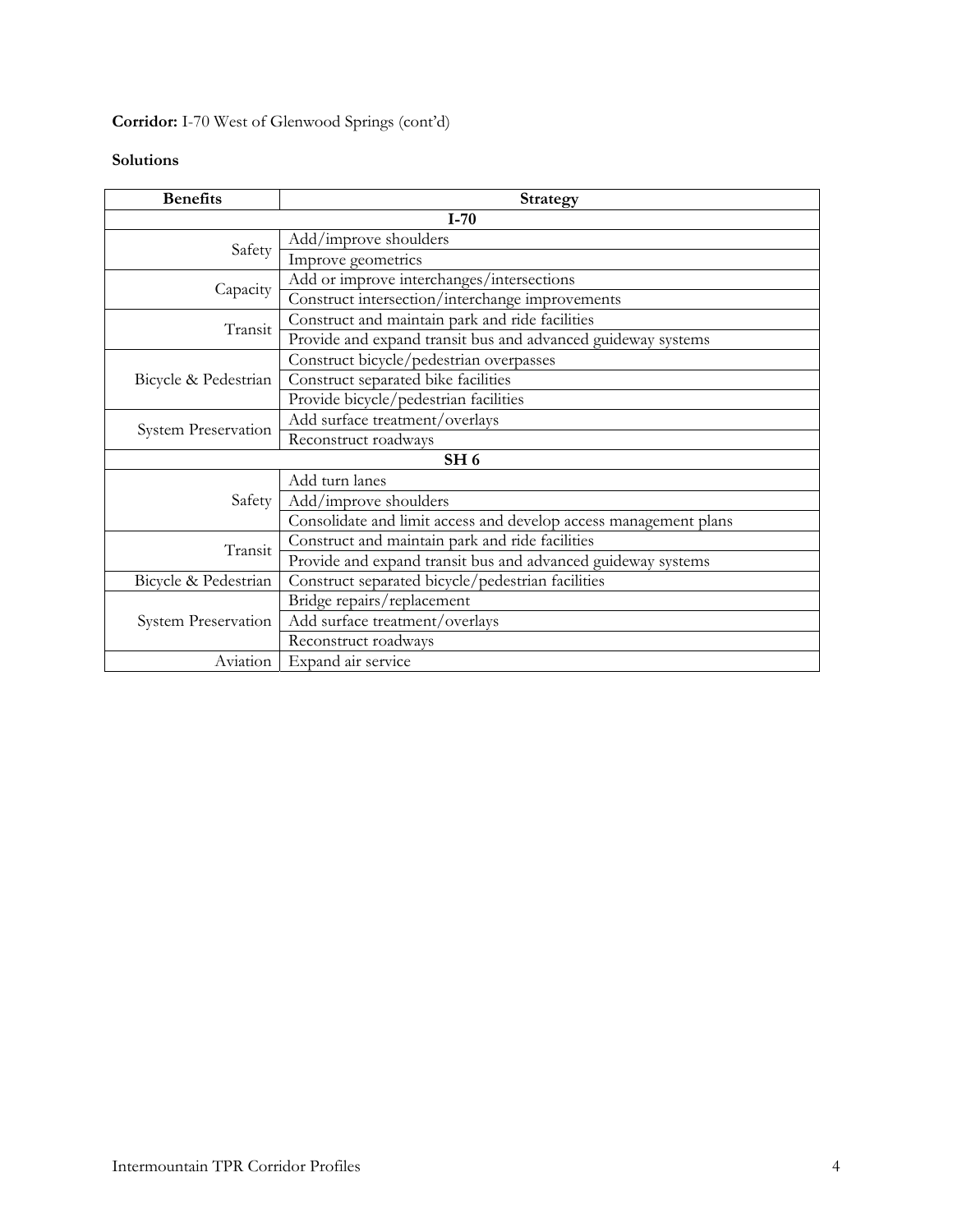### **Corridor:** I -70 / SH 6 West Mountain Corridor A

#### **Description:** Major East-West Route MP 190 to MP 216

The Vision for the I-70 corridor between the Summit County line and the Eisenhower Tunnel is primarily to increase mobility as well as to improve safety and to maintain system quality. This corridor serves as a multimodal Interstate facility connecting to places outside the region and making east-west connections within the Colorado Rocky Mountains. In addition, it provides for hazardous materials transport and military defense for our country. The transportation system in the area serves towns, cities, and destinations within and beyond the corridor. The I-70 Mountain Corridor Programmatic Environmental Impact Study, currently underway, is evaluating alternatives for this corridor. Future travel modes may include passenger vehicle, bus service, an advanced guideway system, passenger rail, truck freight, bicycle/pedestrian facilities, aviation, and Transportation Demand Management. Based on historic and projected population and employment levels, both passenger and freight traffic volumes are expected to increase significantly. The communities along the corridor value high levels of mobility, transportation choices, connections to other areas, safety, system preservation, and environmental responsibility. The economy in the corridor depends highly on tourism and the economic benefits of the presence of many second homes. These two factors are directly related to the recreational opportunities provided by large amounts of public lands and bountiful natural environmental amenities. Users of this corridor want to preserve the mountain character of the area, while supporting the movement of tourists, commuters, and consumer goods in and through the corridor and recognizing the environmental, economic, and social needs of the surrounding area. This corridor is included in the 2003 Strategic Investment Plan, and should be included in future strategic programming efforts. One segment of SH 6, from Dillon to I-70 over Loveland Pass, is a parallel facility that supports the vision of the I-70 corridor by providing for local access needs and east-west connection for communities along the corridor.

#### **Goals (I-70):**

- Reduce traffic congestion and improve traffic flow
- Coordinate transportation and land use decisions
- Support recreation travel
- Promote environmentally responsible transportation improvements
- Expand transit usage

#### **Goals (SH 6 – Vail-Dotsero):**

- Reduce traffic congestion and improve traffic flow
- Provide and expand transit bus and advanced guideway systems
- Reduce fatalities, injuries, and property damage crash rate
- Maintain or improve pavement to optimal condition

#### **Goals (SH 6 – Summit County):**

- Reduce traffic congestion and improve traffic flow
- Provide and expand transit bus and advanced guideway systems
- Add or improve interchanges/intersections
- Reduce fatalities, injuries, and property damage crash rate
- Maintain or improve pavement to optimal condition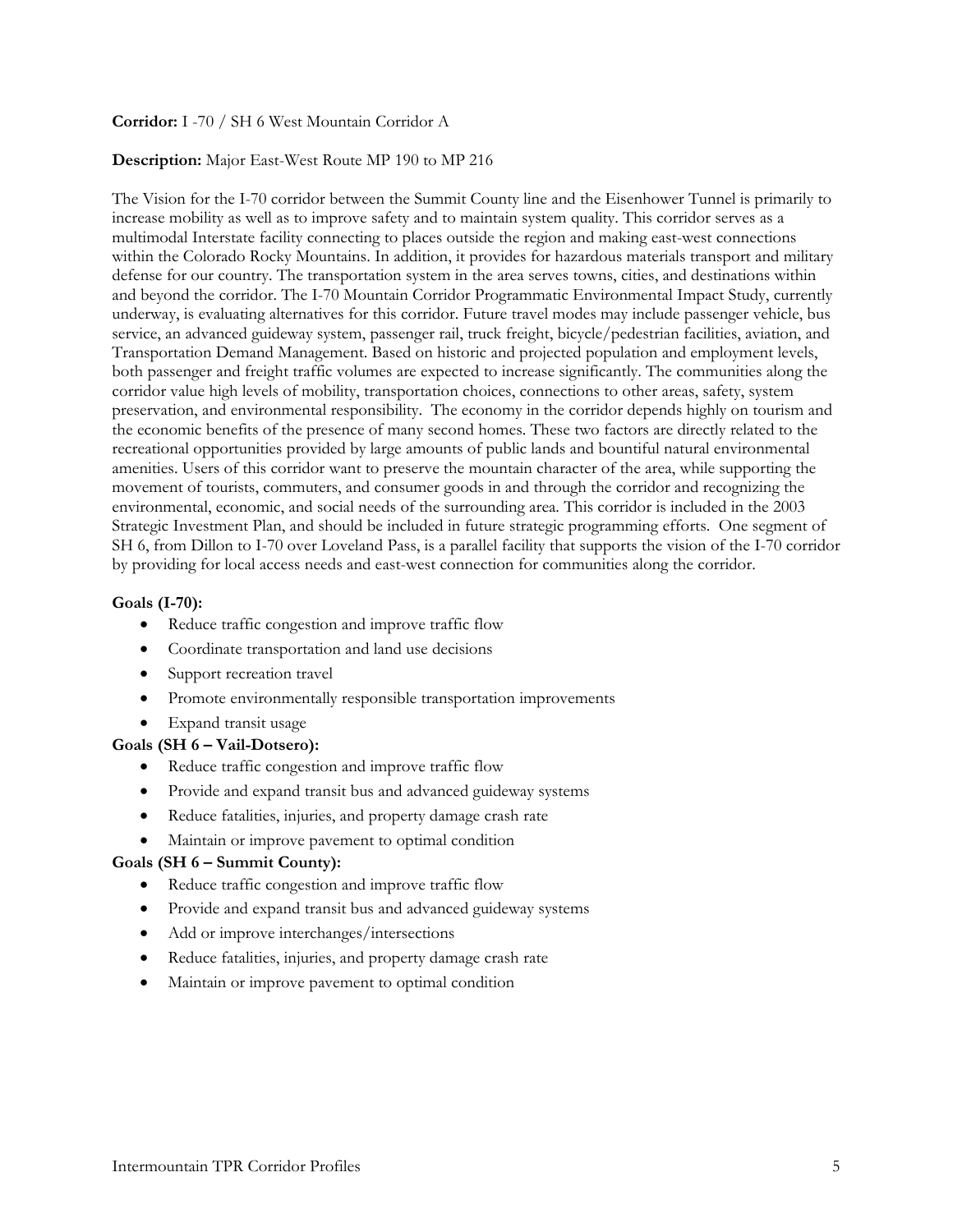# **Corridor:** I -70 / SH 6 West Mountain Corridor A (cont'd)

| <b>Benefits</b>            | <b>Strategy</b>                                                     |
|----------------------------|---------------------------------------------------------------------|
|                            | $I-70$                                                              |
| Safety                     | Add general purpose lanes                                           |
|                            | Add/improve shoulders                                               |
|                            | Add or improve interchanges/intersections                           |
| Capacity                   | Construct, improve, and maintain the system of local roads          |
| Operations                 | Add ramp metering                                                   |
|                            | Provide and expand transit bus and advanced guideway systems        |
| Transit                    | Construct and maintain park and ride facilities                     |
|                            | Provide intermodal connections                                      |
| Aviation                   | Expand air service                                                  |
|                            | Improve permeability for wildlife with targeted mitigation measures |
| Environment                | Add infiltration trench and basins                                  |
|                            | Construct noise barriers                                            |
|                            | SH 6 - Eagle                                                        |
|                            | Add turn lanes                                                      |
|                            | Add general purpose lanes                                           |
|                            | Add/improve shoulders                                               |
| Safety                     | Add turn lanes                                                      |
|                            | Consolidate and limit access and develop access management plans    |
|                            | Improve geometrics                                                  |
| Transit                    | Provide and expand transit bus and advanced guideway systems        |
|                            | Construct and maintain park-and-ride facilities                     |
| Bicycle & Pedestrian       | Construct separated bicycle/pedestrian facilities                   |
|                            | Reconstruct roadways                                                |
| System Preservation        | Bridge repairs/replacements                                         |
|                            | SH 6 - Summit County                                                |
|                            | Add general purpose lanes                                           |
|                            | Add medians                                                         |
|                            | Add/improve shoulders                                               |
| Safety                     | Add turn lanes                                                      |
|                            | Consolidate and limit access and develop access management plans    |
|                            | Improve geometrics                                                  |
|                            | Provide and expand transit bus and advanced guideway systems        |
| Transit                    | Construct and maintain park-and-ride facilities                     |
| Bicycle & Pedestrian       | Provide bicycle/pedestrian facilities                               |
| <b>System Preservation</b> | Reconstruct roadways                                                |
|                            | Bridge repairs/replacements                                         |
| Environment                | Provide for Hazardous Materials transportation                      |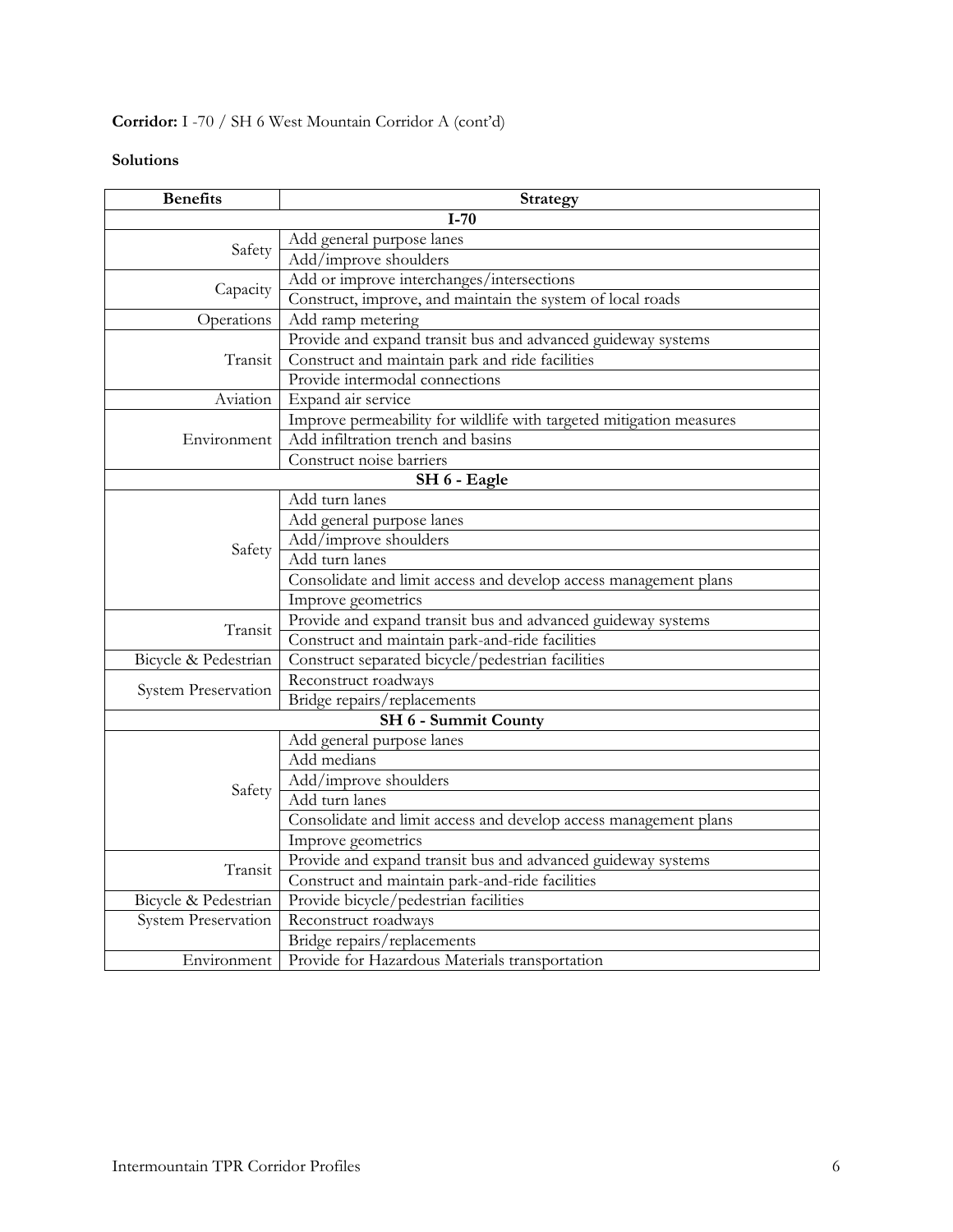# **Corridor:** SH 9 – Fairplay to Breckenridge

# **Description:** SH 9C between Fairplay and Breckenridge MP 64 to MP 86

The Vision for the SH 9 corridor south of Breckenridge is primarily to improve safety as well as to maintain system quality and to increase mobility. This corridor serves as a multimodal local facility connecting to places outside the region and making north-south connections within the Upper Blue River Valley. The transportation system serves towns, cities, and destinations within the corridor as well as destinations outside the corridor. Users have requested to make Hoosier Pass more user-friendly by adding climbing lanes, adding bicycle path and widening shoulders south of Breckenridge. Future modes of travel include passenger vehicle, bus service (regional), truck freight, bicycle/pedestrian facilities, and Transportation Demand Management. Based on historic and projected population and employment levels, both passenger and freight traffic volumes are expected to increase. The communities along the corridor value environmental responsibility in establishing transportation choices, connections to other areas, safety, and system preservation. Recreation and tourism are the primary economic drivers in the area. Preserving the rural mountain character of the area, while supporting the movement of tourists and commuters, in and through the corridor, is important to the users of the corridor; as is recognizing the environmental, economic, and social needs of the surrounding area.

# **Goals**

- Support commuter and recreation travel
- Expand transit usage
- Reduce fatalities, injuries, and property damage crash rate
- Eliminate shoulder deficiencies
- Maintain or improve pavement to optimal condition

| <b>Benefits</b> | Strategy                                                     |
|-----------------|--------------------------------------------------------------|
| Safety          | Add/improve shoulders                                        |
|                 | Consolidate & limit access & develop access management plans |
|                 | Improve geometrics                                           |
|                 | Improve visibility/sight lines                               |
| Capacity        | Construct, improve and maintain the system of local roads    |
|                 | Promote carpooling and vanpooling                            |
| Transit         | Provide and expand transit bus and advanced guideway systems |
|                 | Construct and maintain park and ride facilities              |
| Environment     | Add drainage improvements                                    |
|                 | Add shallow wetlands construction                            |
|                 | Improve wildlife crossings                                   |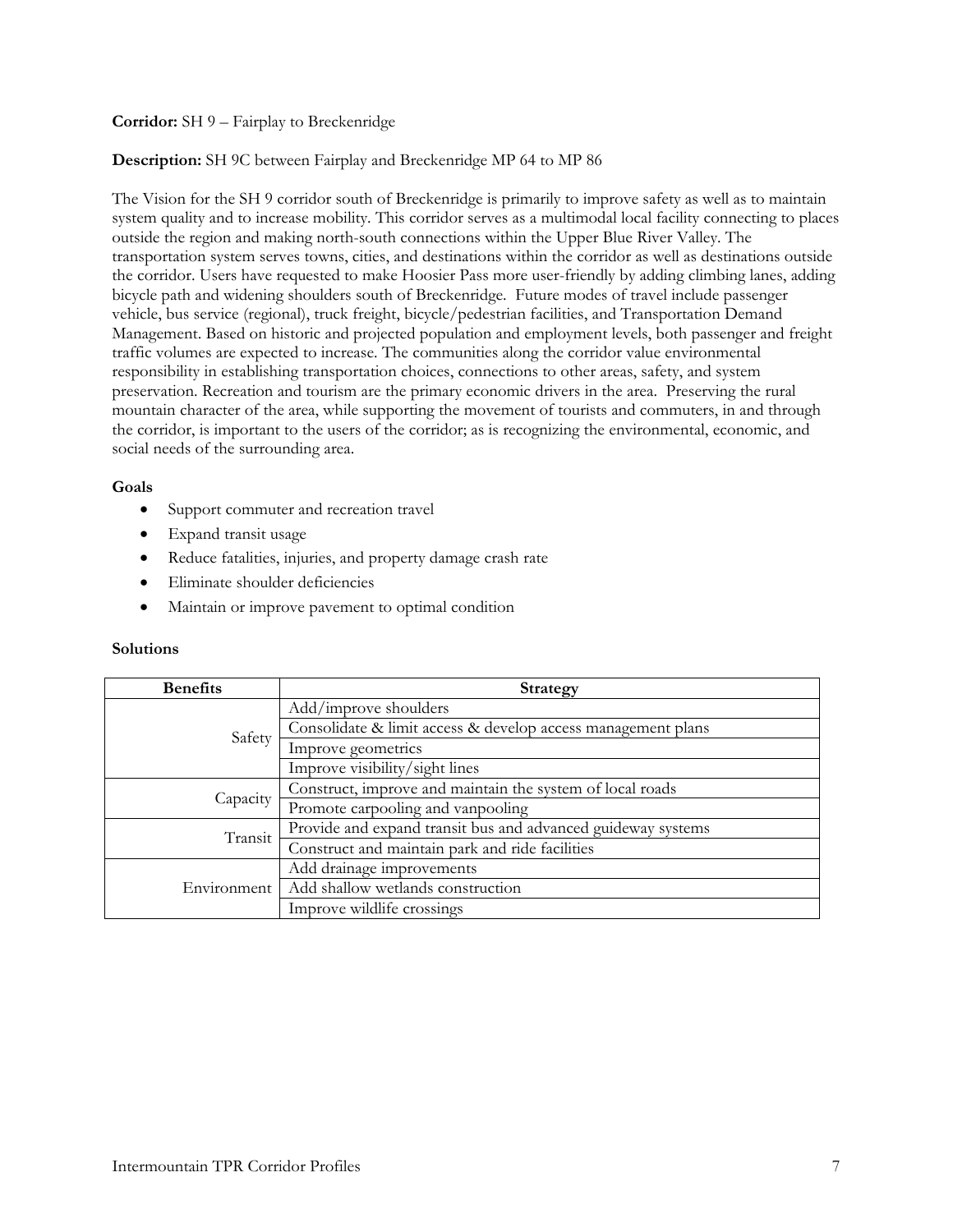# **Corridor:** SH 9 – Breckenridge to I-70 at Frisco

# **Description:** SH 9C: Breckenridge to I-70 at Frisco MP 86 to MP 97

The Vision for the SH 9 corridor from Breckenridge to Frisco is primarily to increase mobility as well as to improve safety and to maintain system quality. This corridor serves as a multimodal local facility, connecting to places outside the region and making north-south connections within the Upper Blue River Valley. The SH 9 Frisco to Breckenridge Environmental Impact Study (EIS), which was completed in 2004, selected a preferred alternative as indicated in the record of decision. Users have requested the construction of a new alignment at Iron Springs. This corridor project is a change to EIS and is in the process of Environmental Assessment; a decision document is expected in the summer of 2014. Also, expanded the number of lanes from Breckenridge to Frisco to help relieve congestion and improve traffic flow. Future travel modes include passenger vehicle, bus service, bicycle/pedestrian facilities, and Transportation Demand Management. Based on historic and projected population and employment levels, both passenger and freight traffic volumes are expected to increase. The communities along the corridor value high levels of mobility, transportation choices, safety, and system preservation. Tourism, recreation, and commercial activities are the economic drivers in the area. Although there are areas of dense urban development along the corridor, users of this corridor want to preserve the rural mountain character of the area while supporting the movement of tourists and commuters in and through the corridor. At the same time, it is important that transportation improvements in the corridor recognize the environmental, economic, and social needs of the surrounding area.

# **Goals**

- Reduce traffic congestion and improve traffic flow
- Support commuter and recreation travel
- Coordinate transportation and land use decisions
- Expand transit usage
- Provide for bicycle/pedestrian travel

| <b>Benefits</b> | <b>Strategy</b>                                                   |
|-----------------|-------------------------------------------------------------------|
| Safety          | Add general purpose lanes                                         |
|                 | Add/improve shoulders                                             |
|                 | Add turn lanes                                                    |
|                 | Consolidate & limit access & develop access management plans      |
| Capacity        | Promote carpooling and vanpooling                                 |
| Operations      | Improve ITS incident response, traveler info & traffic management |
|                 | Promote use and maintenance of variable message signs             |
| Transit         | Add bus pullouts                                                  |
|                 | Construct and maintain park and ride facilities                   |
|                 | Provide and expand transit bus and advanced guideway systems      |
| Environment     | Improve wildlife crossings                                        |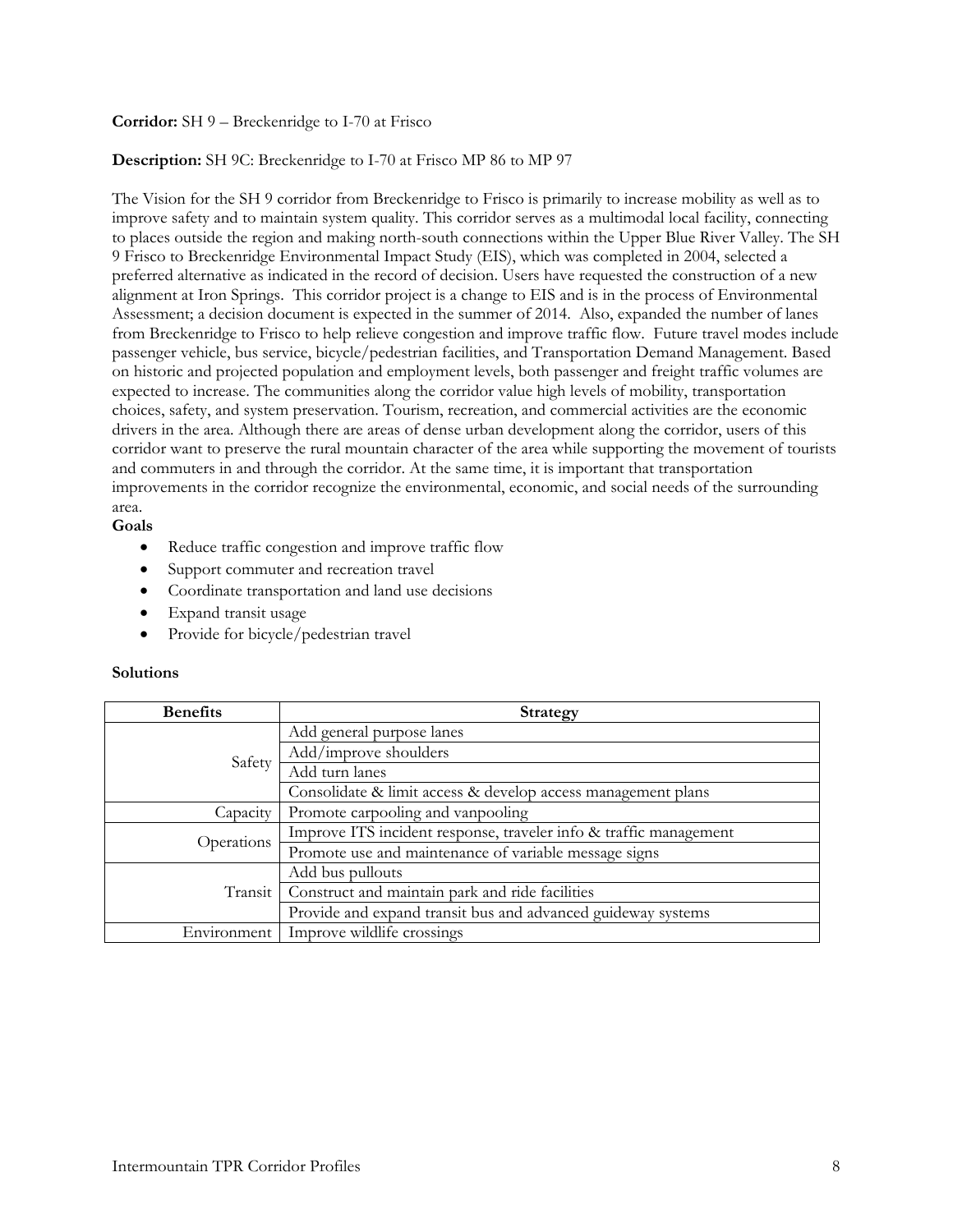### **Description:** SH 9 North of I-70 to Kremmling MP 101 to MP 139

The Vision for the SH 9 corridor north of I-70 is primarily to improve safety while maintaining system quality and increasing mobility. This corridor serves as a multimodal local facility, connects to places outside the region, and makes north-south connections within the Lower Blue River Valley, providing for commuter travel and public land access. Users have requested wildlife mitigation techniques and safety crossings. Future travel modes include passenger vehicle, bus service (intercity), truck freight, bicycle/pedestrian facilities, and Transportation Demand Management. The transportation system in the area primarily serves destinations outside of the corridor. Based on historic and projected population and employment levels, both passenger and freight traffic volumes are expected to increase. A temporary increase in semi-trailer traffic is expected for the harvesting of timber. This corridor is included in the 2003 Strategic Investment Plan, and should be included in future strategic programming efforts. The communities along the corridor value high levels of mobility, transportation choices, connections to other areas, safety, and system preservation. They depend on tourism, agriculture, and commercial activity for economic activity in the area. Although there are high levels of development within Silverthorne, users of this corridor want to preserve the rural mountain character of the area while supporting the movement of tourists and commuters in and through the corridor, recognizing the environmental, economic, and social needs of the surrounding area.

#### **Goals**

- Increase travel reliability and improve mobility
- Support recreation travel
- Reduce fatalities, injuries, and property damage crash rate
- Eliminate shoulder deficiencies
- Expand transit usage

| <b>Benefits</b>            | <b>Strategy</b>                                              |
|----------------------------|--------------------------------------------------------------|
| Safety                     | Add passing lanes                                            |
|                            | Add turn lanes                                               |
|                            | Add/improve shoulders                                        |
| Capacity                   | Promote carpooling and vanpooling                            |
| Transit                    | Construct and maintain park and ride facilities              |
|                            | Provide and expand transit bus and advanced guideway systems |
|                            | Construct and maintain transit stations                      |
|                            | Market transit services and provide incentives               |
| <b>System Preservation</b> | Add surface treatment/overlays                               |
|                            | Reconstruct roadways                                         |
| Environment                | Improve wildlife crossings                                   |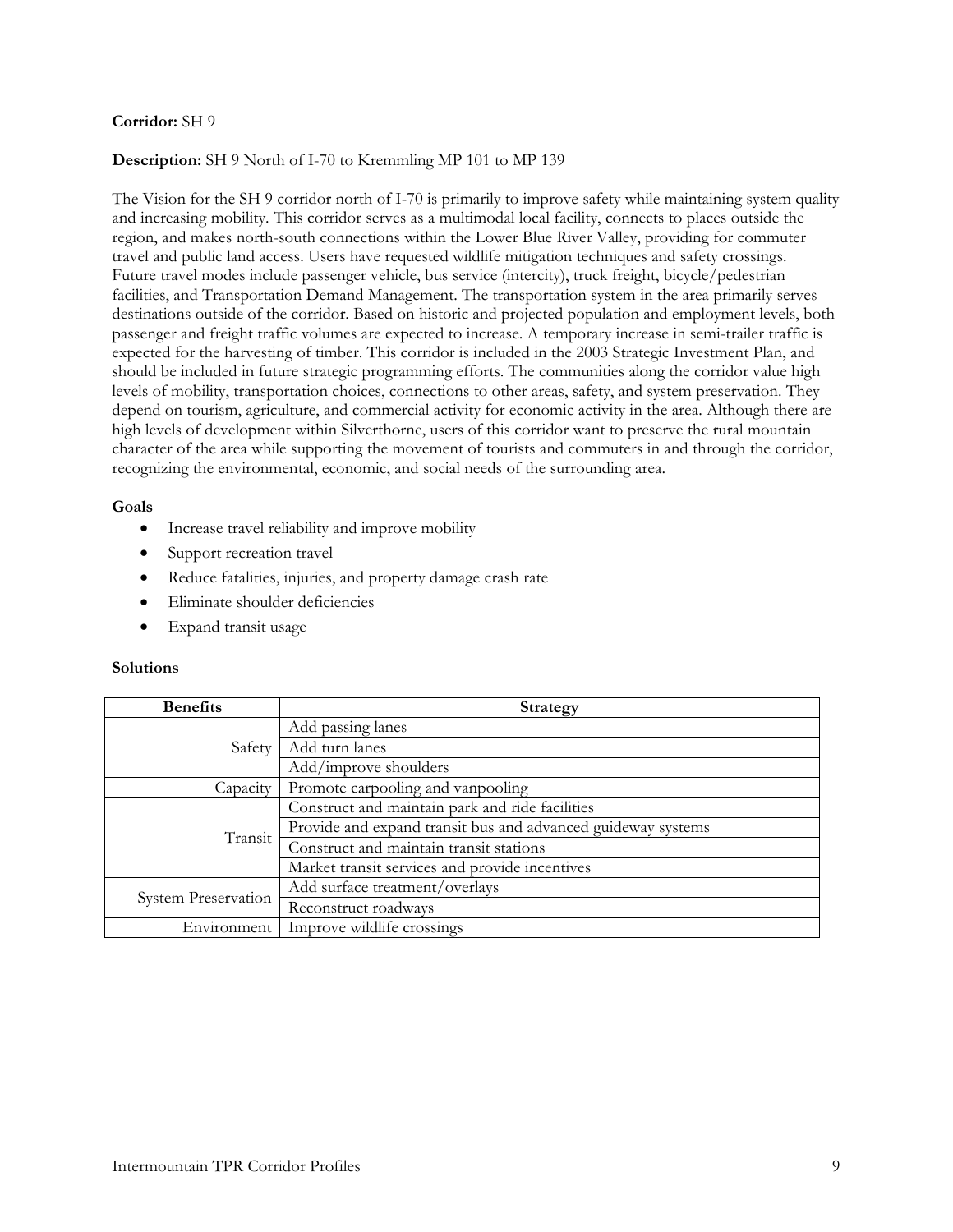# **Description:** SH 13 – Rifle to Meeker MP 0 to MP 41

The Vision for the SH 13 Rifle to Meeker corridor is to provide an intermodal transportation network that will enhance the safety aspects while simultaneously preserving the wildlife, viewscape, and outdoor recreational benefits of this critical north-south alternative link. Although the primary investment category is safety, this corridor serves an important mobility function. This corridor serves as a multimodal local facility, primarily serving areas outside the corridor, making north-south connections within the Government Creek Valley area. Users have recommended widening shoulders and adding passing lanes from SH 325 to Garfield County Line. Based on historic and projected population and employment levels, both passenger and freight traffic volumes are expected to increase. Tourism, recreation, energy and freight movements are important economic factors in this area; therefore, the communities along the corridor value high levels of mobility, connections to other areas, safety, and system preservation. The compatibility of wildlife and vehicular traffic needs to be continually assessed in developing and evaluating transportation improvements.

### **Goals**

- Reduce traffic congestion and improve traffic flow
- Expand transit usage
- Reduce fatalities, injuries, and property damage crash rate
- Maintain or improve pavement to optimal condition
- Promote environmentally responsible transportation improvements

| <b>Benefits</b>            | <b>Strategy</b>                                              |
|----------------------------|--------------------------------------------------------------|
| Safety                     | Add passing lanes                                            |
|                            | Add/improve shoulders                                        |
|                            | Add turn lanes                                               |
|                            | Improve geometrics                                           |
|                            | Add new interchanges/intersections                           |
| Capacity                   | Add roadway bypasses                                         |
|                            | Add roadway pullouts for breakdowns, buses and slow vehicles |
|                            | Construct, improve and maintain the system of local roads    |
| Transit                    | Construct and maintain park and ride facilities              |
|                            | Provide and expand transit bus and advanced guideway systems |
| <b>System Preservation</b> | Add surface treatment/overlays                               |
|                            | Reconstruct roadways                                         |
| Environment                | Improve wildlife crossings                                   |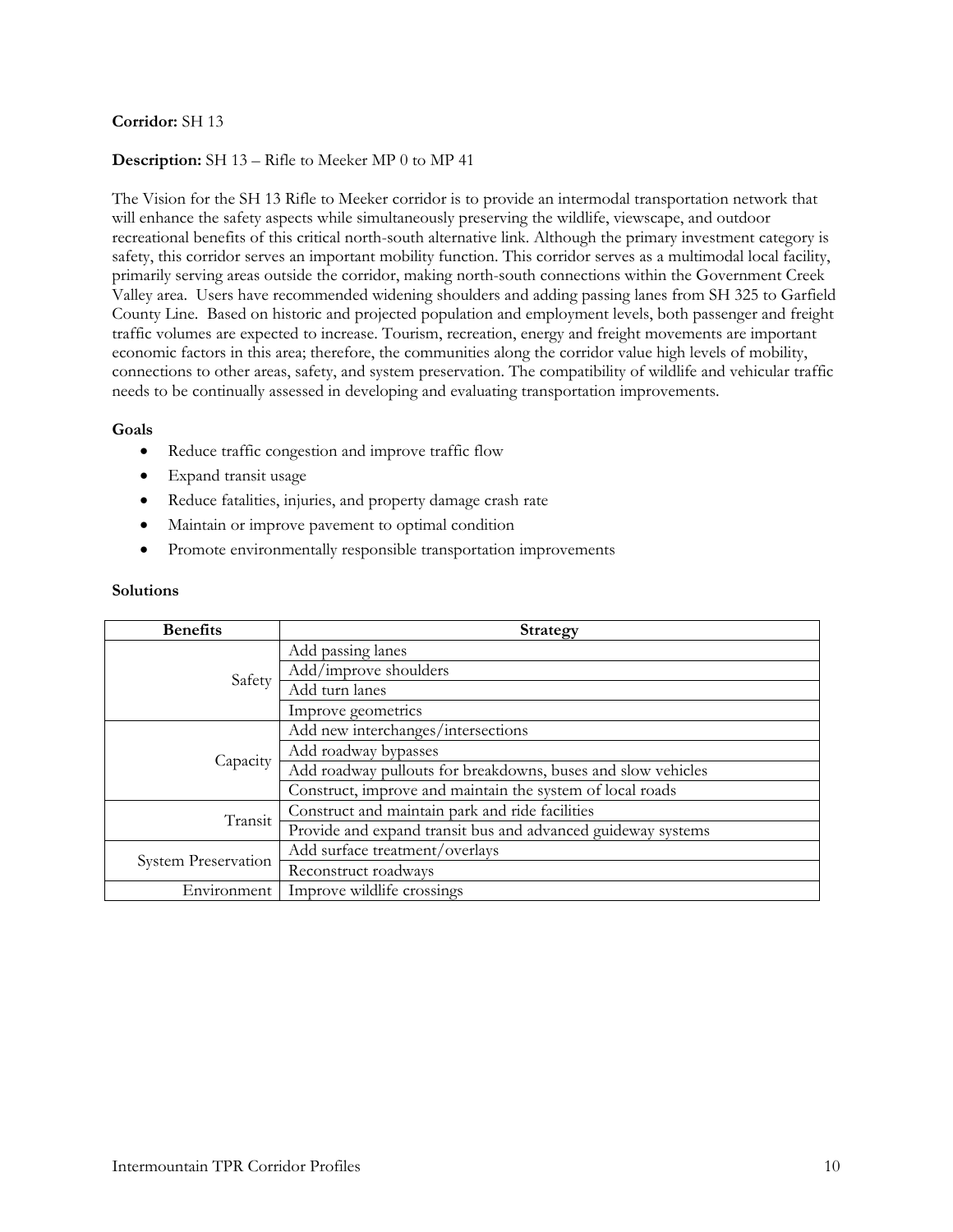# **Description:** SH 24 – Dowd Junction to Leadville MP 143 to MP 177

The Vision for the SH 24 corridor north of Leadville is primarily to improve safety, while maintaining system quality and increasing mobility. This corridor serves as a multimodal local facility, provides commuter access, serves as a secondary route for I-70 and makes east-west connections within the Arkansas River and Eagle River valleys. The transportation system in the area primarily serves destinations outside of the corridor. Users have recommended the addition of an alternate route from Leadville to Minturn and widening shoulders from Minturn to Leadville with the addition of bike lanes. Future travel modes include passenger vehicle, bus service (regional), truck freight, bicycle/pedestrian facilities, aviation, and Transportation Demand Management. In addition, there is the potential for future rail service and bicycle/pedestrian facilities on the Tennessee Pass line. Based on historic and projected population and employment levels, both passenger and freight traffic volumes are expected to increase. The communities along the corridor value high levels of mobility, transportation choices, connections to other areas, safety, and system preservation. They depend primarily on tourism, recreation and freight movements for economic activity in the area. Users of this corridor want to preserve the rural mountain character of the area while supporting the movement of tourists and commuters in and through the corridor, recognizing the environmental, economic, and social needs of the surrounding area. SH 24, in conjunction with SH 91, provide an alternate route for I-70.

#### **Goals**

- Support commuter and recreation travel
- Reduce fatalities, injuries, and property damage crash rate
- Eliminate shoulder deficiencies
- Maintain or improve pavement to optimal condition
- Expand transit usage

| <b>Benefits</b>      | Strategy                                                     |
|----------------------|--------------------------------------------------------------|
|                      | Add accel/decel lanes                                        |
|                      | Add passing lanes                                            |
|                      | Add guardrails                                               |
| Safety               | Improve hot spots                                            |
|                      | Add turn lanes                                               |
|                      | Add/improve shoulders                                        |
|                      | Improve geometrics                                           |
| Capacity             | Add roadway pullouts for breakdowns, buses and slow vehicles |
| Transit              | Provide and expand transit bus and advanced guideway systems |
|                      | Construct and maintain park and ride facilities              |
| Bicycle & Pedestrian | Construct separated bicycle/pedestrian facilities            |
| System Preservation  | Add surface treatment/overlays                               |
| Environment          | Improve wildlife crossings                                   |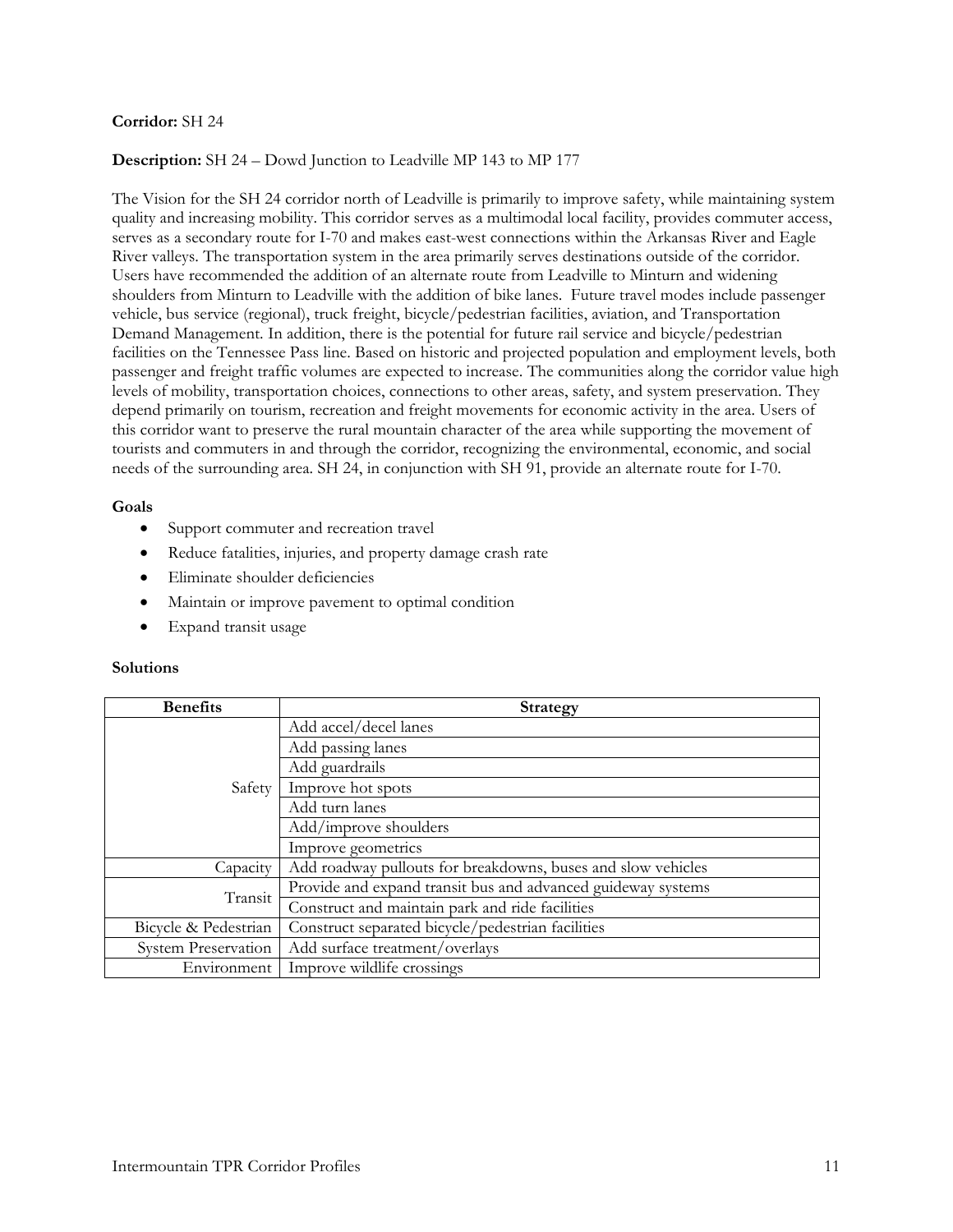### **Description:** SH 24 – Leadville to Buena Vista MP 177 to MP 210

The Vision for the SH 24 corridor south of Leadville is primarily to improve safety as well as to maintain system quality and to increase mobility. This corridor serves as a multimodal local facility, connects to places outside the region, and makes east-west connections within the Arkansas River Valley area. The transportation system in the area primarily serves destinations outside of the corridor. Due to strong cross winds in Valley Center, users have recommended the addition of shoulders. Future travel modes include passenger vehicle, bus service, truck freight, bicycle/pedestrian facilities, and aviation. In addition, there is the potential for future rail service via the Tennessee Pass line. Based on historic and projected population and employment levels, both passenger and freight traffic volumes are expected to experience only minimal increases. Since this corridor was added to the hazmat route system, there has been a noticeable increase in truck and bicycle traffic. The communities along the corridor value high levels of mobility, connections to other areas, safety, and system preservation. They depend primarily on tourism, recreation agriculture and freight movements for economic activity in the area. Recently this corridor was designated as a "gold medal" fly fishery and will continue to see increased tourism. Users of this corridor want to preserve the rural mountain character of the area while supporting the movement of tourists in and through the corridor, recognizing the environmental, economic, and social needs of the surrounding area.

#### **Goals**

- Provide for tourist-friendly travel
- Reduce fatalities, injuries, and property damage crash rate
- Eliminate shoulder deficiencies
- Maintain or improve pavement to optimal condition
- Support economic development and maintain environment

### **Strategies**

| <b>Benefits</b>            | <b>Strategy</b>                                              |
|----------------------------|--------------------------------------------------------------|
| Safety                     | Add accel/decel lanes                                        |
|                            | Add turn lanes                                               |
|                            | Add/improve shoulders                                        |
|                            | Improve geometrics                                           |
| Capacity                   | Add roadway pullouts for breakdowns, buses and slow vehicles |
| Transit                    | Provide and expand transit bus and advanced guideway systems |
|                            | Construct and maintain park and ride facilities              |
| Bicycle & Pedestrian       | Construct separated bicycle/pedestrian facilities            |
|                            | Add/improve shoulders                                        |
| <b>System Preservation</b> | Add surface treatment/overlays                               |
| Environment                | Improve wildlife crossings                                   |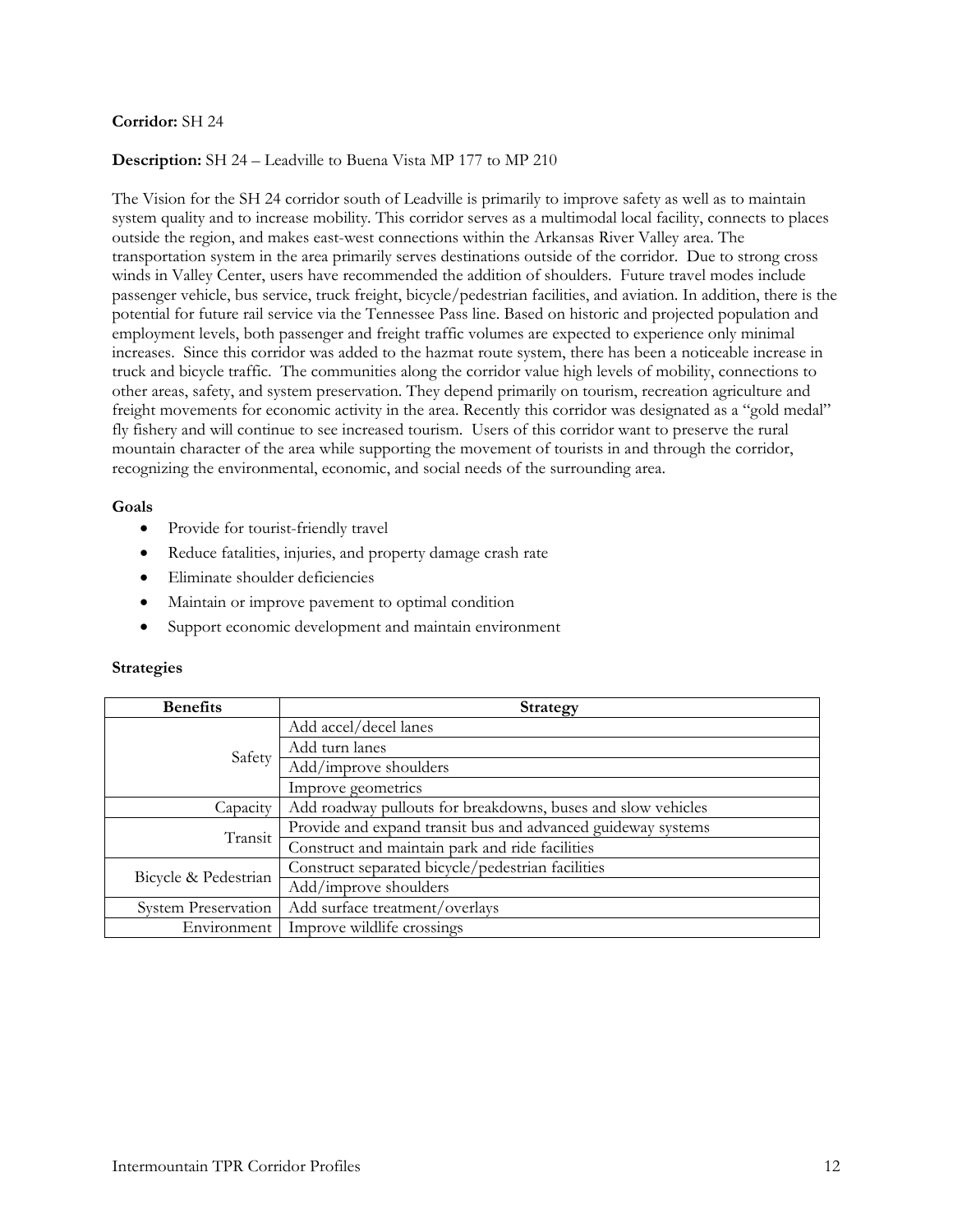# **Description:** SH 82 – Glenwood Springs to Aspen MP 0 to MP 40

The Vision for the SH 82 corridor between Glenwood Springs and Aspen is primarily to increase mobility as well as to maintain system quality and to improve safety. This corridor serves as a multimodal roadway on the National Highway System, providing commuter access, and making east-west connections within the Roaring Fork River Valley. The transportation system in the area primarily serves towns, cities, and destinations within the corridor as well as destinations outside the corridor. Brush Creek Road is an important link between the Town of Snowmass Village and SH 82. Users have requested the addition of wildlife mitigation techniques, mobility improvements through Glenwood Springs and placing an emphasis on local circulation to reduce traffic, and completing the entrance to Aspen. Future travel modes are envisioned to include passenger vehicle, bus service (intercity and regional), a public bus rapid transit (BRT) system, truck freight, bicycle and pedestrian facilities, aviation, and Transportation Demand Management. BRT along the SH 82 corridor and I-70, and should be included in future strategic programming efforts. This corridor, in conjunction with the I-70 corridor west of Glenwood Springs, serves as a primary commuter corridor between Garfield County communities and the Roaring Fork Valley. Based on historic and projected population and employment levels, both passenger and freight traffic volumes are expected to increase. The communities along the corridor value high levels of mobility, transportation choices, connections to other areas, safety, and system preservation. They depend on oil and gas development, manufacturing, tourism, high-tech activity, agriculture, commercial activity, aggregate mining, and the ski industry for economic activity in the area. While there are distinct areas of urban development, users of this corridor want to preserve the rural, mountain, and agricultural character of the area while supporting the movement of tourists, commuters, and freight in and through the corridor. The importance of open space, economic vitality, and cultural/environmental/recreational benefits is well recognized in this corridor.

### **Goals**

- Support economic development and maintain environment
- Expand transit, bicycle and pedestrian mobility
- Preserve the existing transportation system
- Reduce traffic congestion and improve traffic flow
- Reduce fatalities, injuries, and property damage crash rate

| <b>Benefits</b>      | <b>Strategy</b>                                              |
|----------------------|--------------------------------------------------------------|
| Safety               | Add/improve shoulders                                        |
|                      | Improve geometrics                                           |
|                      | Add new interchanges/intersections                           |
|                      | Add roadway bypasses                                         |
| Capacity             | Add local circulation elements                               |
|                      | Construct intersection/interchange improvements              |
| Transit              | Provide and expand transit bus and advanced guideway systems |
|                      | Construct and maintain park and ride facilities              |
| Bicycle & Pedestrian | Construct grade-separated bicycle/pedestrian facilities      |
|                      | Provide bicycle/pedestrian facilities                        |
| System Preservation  | Add surface treatment/overlays                               |
|                      | Reconstruct roadways and bridges                             |
| Environment          | Improve wildlife crossings                                   |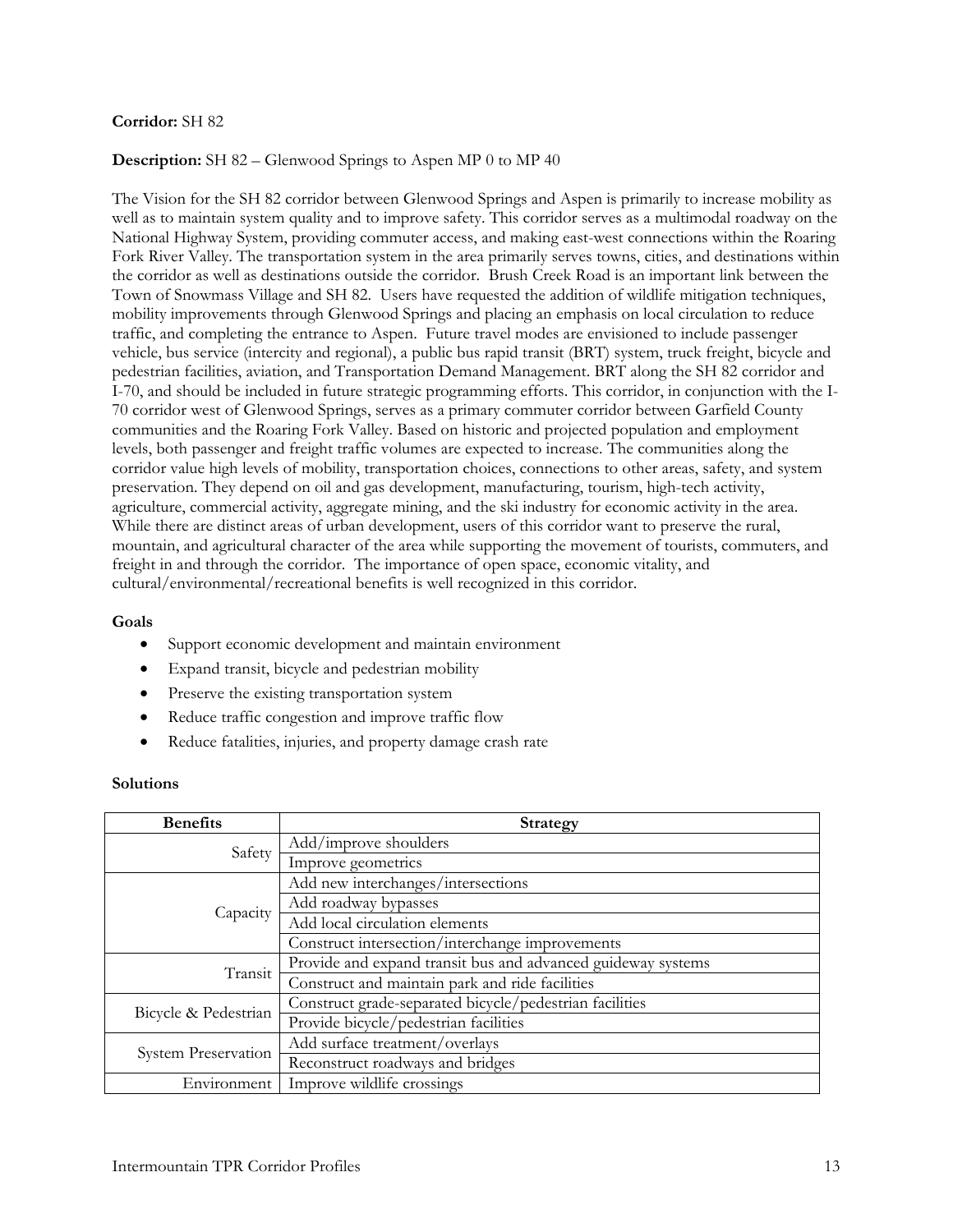# **Description:** SH 82 – Aspen to SH 24 MP 40 to MP 85

The Vision for the SH 82 corridor between Aspen and SH 24 is primarily to improve safety as well as to maintain system quality and to increase mobility. This corridor serves as a multimodal local facility, connects to places outside the region, and makes east-west connections within the Arkansas River and Roaring Fork River valleys. The transportation system in the area primarily serves destinations outside of the corridor. Users have requested pavement improvements on Independence Pass, which will bring more pedestrians and bicyclists to area. Future travel modes include passenger vehicle and bicycle/pedestrian facilities. Based on historic and projected population and employment levels, both passenger and freight traffic volumes are expected to remain generally constant. The communities along the corridor value connections to other areas, safety, and system preservation. They depend on tourism and recreation for economic activity in the area. Users of this corridor want to preserve the rural mountain character of the area while supporting the movement of tourists in and through the corridor. The importance of environmental, economic, and social needs of the surrounding area is well recognized.

#### **Goals**

- Increase travel reliability and improve mobility
- Reduce fatalities, injuries and property damage crash rate
- Maintain or improve pavement to optimal condition
- Promote erosion control and stabilize slopes
- Promote environmentally responsible transportation improvements
- Expand bicycle and pedestrian mobility

| <b>Benefits</b>            | <b>Strategy</b>                                              |
|----------------------------|--------------------------------------------------------------|
| Safety                     | Add guardrails                                               |
|                            | Add passing lanes                                            |
|                            | Add roadway pullouts for breakdowns, buses and slow vehicles |
|                            | Add rest areas                                               |
|                            | Add/improve shoulders                                        |
|                            | Improve geometrics                                           |
|                            | Improve visibility/sight lines                               |
| Capacity                   | Add roadway pullouts for breakdowns, buses and slow vehicles |
| Transit                    | Provide and expand transit bus and advanced guideway systems |
|                            | Construct and maintain park and ride facilities              |
| <b>System Preservation</b> | Add surface treatment/overlays                               |
|                            | Reconstruct roadways                                         |
| Environment                | Improve wildlife crossings                                   |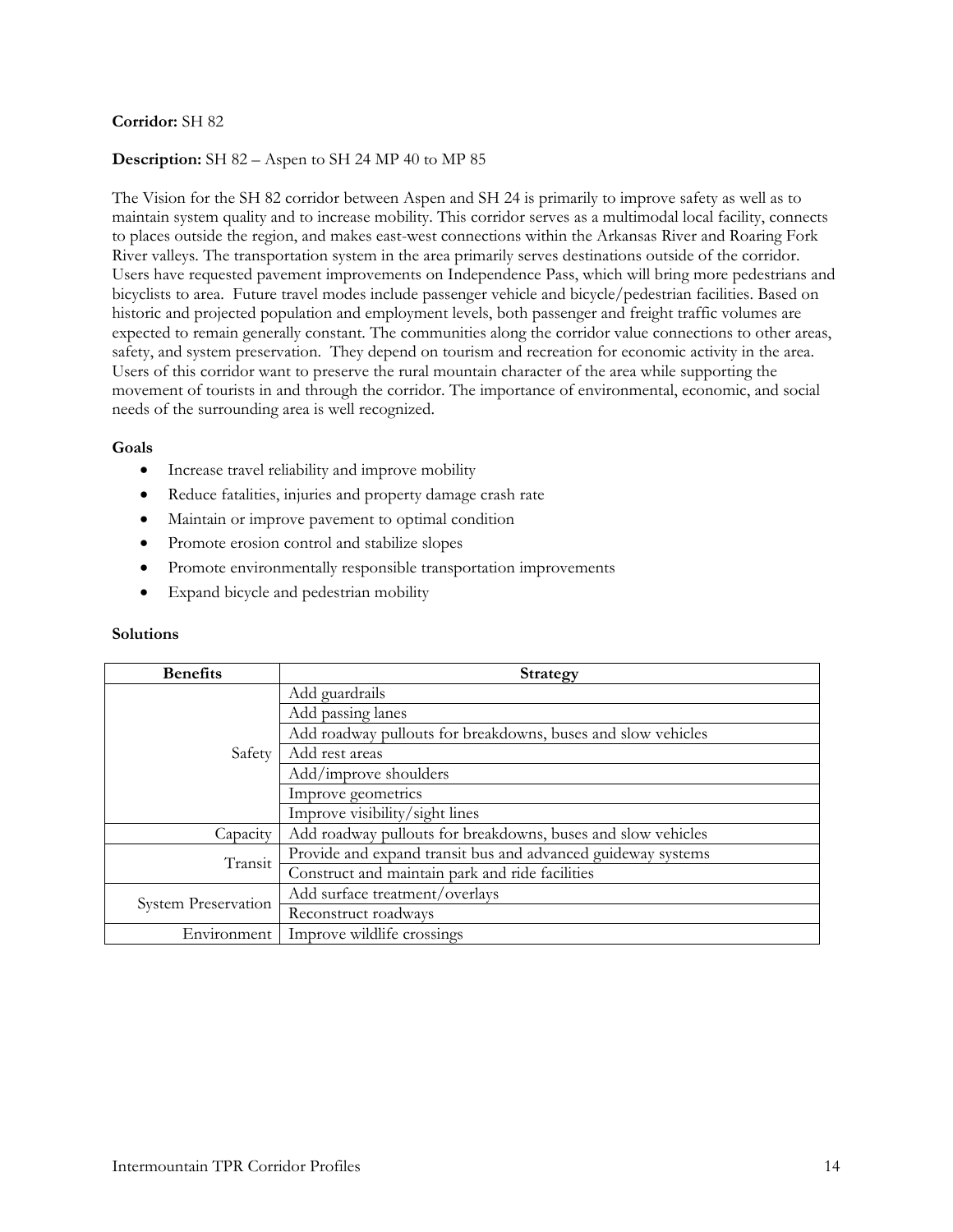# **Description:** SH 91 – Leadville to Copper Mountain MP 0 to MP 23

The Vision for the SH 91 corridor is primarily to improve safety, with system quality maintenance and increased mobility. This corridor serves as a multimodal local facility, provides commuter access, and makes north-south connections within the Arkansas River Valley and Ten Mile Creek areas. The transportation system in the area primarily serves destinations outside of the corridor. This corridor serves as a critical alternate route during I-70 closures. Users have requested shoulder improvements with bicycle lanes. Future travel modes include passenger vehicle, bus service, truck freight, bicycle/pedestrian facilities, aviation, and Transportation Demand Management. Both passenger and freight traffic volumes have increased in recent years and, based on historic and projected population and employment levels, are expected to continue increasing. The communities along the corridor value high levels of mobility, transportation choices, connections to other areas, and safety. They depend on tourism, recreation and rock mining extraction for economic activity; historically, mining has been a primary economic generator in the area. Users of this corridor want to preserve the rural mountain character of the area while supporting the movement of tourists and commuters in and through the corridor, recognizing the environmental, economic, and social needs of the surrounding area.

#### **Goals**

- Support commuter and recreation travel
- Reduce fatalities, injuries and property damage crash rate
- Eliminate shoulder deficiencies and maintain or improve pavement to optimal condition
- Support economic development and maintain environment
- Expand transit usage

| <b>Benefits</b>            | <b>Strategy</b>                                              |
|----------------------------|--------------------------------------------------------------|
| Safety                     | Add accel/decel lanes                                        |
|                            | Add passing lanes                                            |
|                            | Add turn lanes                                               |
|                            | Add/improve shoulders                                        |
|                            | Improve geometrics                                           |
| Capacity                   | Add roadway pullouts for breakdowns, buses and slow vehicles |
| Transit                    | Provide and expand transit bus and advanced guideway systems |
|                            | Construct and maintain park and ride facilities              |
| Bicycle & Pedestrian       | Construct separated bike facilities                          |
| <b>System Preservation</b> | Add surface treatment/overlays                               |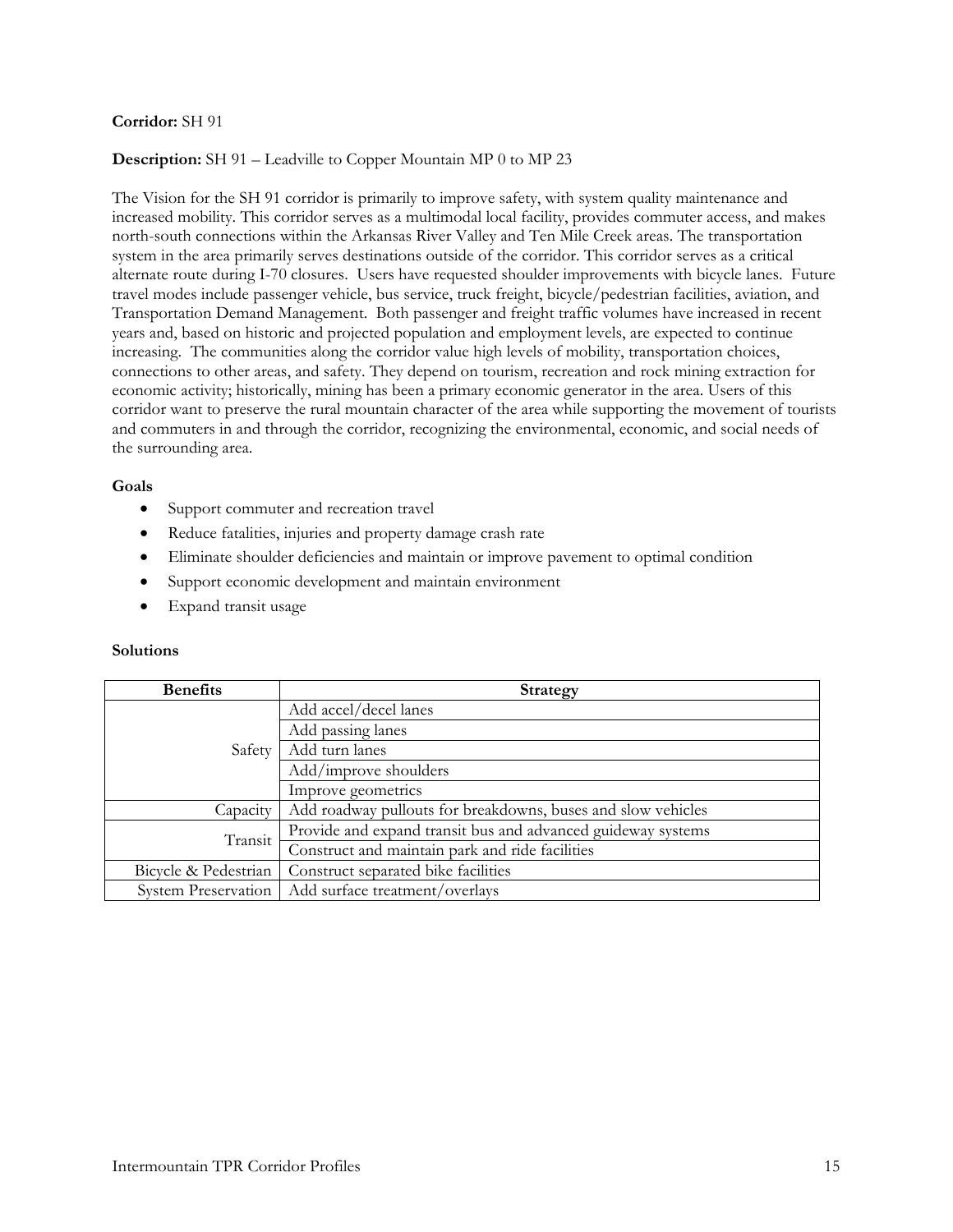### **Description:** SH 131A/B: I-70 at Wolcott to Steamboat Springs MP 0 to MP 33

The Vision for the SH 131 corridor is primarily to improve safety, with maintaining system quality and increased mobility as secondary concerns. This corridor serves as a multimodal local facility, connects to places outside the region, and makes north-south connections within the Upper Colorado River Valley area. The transportation system in the area primarily serves destinations outside of the corridor. Users have recommended widening shoulders and the addition of passing lanes from Wolcott to McCoy. This addition would directly benefit recreational cyclists and participants in the US Pro Cycling Challenges, which would boost local economic activity. Future travel modes include passenger vehicle, bicycle/pedestrian, passenger rail, truck freight, and rail freight. Based on historic and projected population and employment levels, both passenger and freight traffic volumes are expected to increase. The communities along the corridor value connections to other areas, safety, and system preservation. They depend on tourism, recreation and agriculture for economic activity in the area. Users of this corridor want to preserve the rural mountain character of the area while supporting the movement of tourists, commuters, and freight in and through the corridor. The environmental, economic, and social needs of the surrounding area are well recognized.

#### **Goals**

- Support recreation travel
- Improve access to public lands
- Reduce fatalities, injuries, and property damage crash rate
- Eliminate shoulder deficiencies
- Maintain or improve pavement to optimal condition
- Promote environmentally responsible transportation improvements

| <b>Benefits</b>            | <b>Strategy</b>                                              |
|----------------------------|--------------------------------------------------------------|
| Safety                     | Add guardrails                                               |
|                            | Add passing lanes                                            |
|                            | Add turn lanes                                               |
|                            | Add/improve shoulders                                        |
|                            | Improve geometrics                                           |
|                            | Improve hot spots                                            |
| Capacity                   | Add roadway pullouts for breakdowns, buses and slow vehicles |
| Transit                    | Provide and expand transit bus and advanced guideway systems |
|                            | Construct and maintain park and ride facilities              |
| <b>System Preservation</b> | Add surface treatment/overlays                               |
|                            | Bridge repairs/replacement                                   |
| Environment                | Improve wildlife crossings                                   |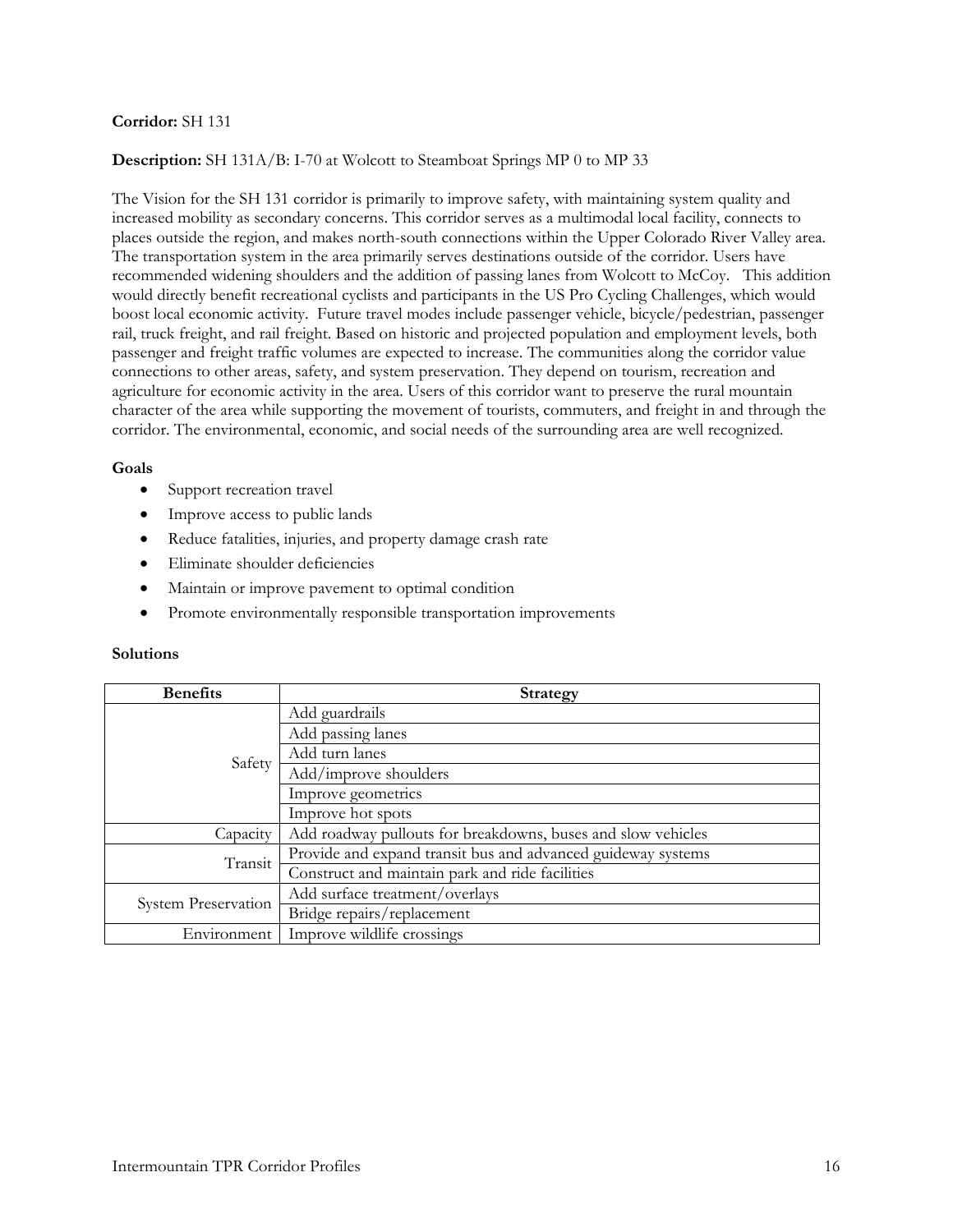# **Corridor:** SH 133 – Hotchkiss to Carbondale

# **Description:** SH 133A: Hotchkiss to SH 82 at Carbondale MP 0 to MP 69

The Vision for the SH 133 corridor is primarily to improve safety, while maintaining system quality and increasing mobility. This corridor serves as a multimodal local facility, connects to places outside the region, and makes north-south connections within the Crystal River Valley. The corridor also serves as an important access to I-70 corridor for the West Slope communities. The transportation system in the area primarily serves destinations outside of the corridor. Users have recommended the realignment of McClure Pass away from a rockfall zone. Future travel modes include passenger vehicle, bus service, (regional) truck freight, bicycle/ pedestrian facilities, and Transportation Demand Management. Based on historic and projected population and employment levels, passenger traffic volumes are expected to increase while freight volumes will generally remain constant. The communities along the corridor value transportation choices, connections to other areas, safety, and system preservation, and depend on tourism, recreation and freight movements for economic activity in the area. Users of this corridor want to preserve the rural mountain character of the area while supporting the movement of tourists and commuters in and through the corridor, recognizing the environmental, economic, and social needs of the area.

#### **Goals**

- Reduce traffic congestion and improve traffic flow
- Coordinate transportation and land use decisions
- Support commuter and recreation travel
- Eliminate shoulder deficiencies
- Maintain or improve pavement to optimal condition

| <b>Benefits</b>            | <b>Strategy</b>                                              |
|----------------------------|--------------------------------------------------------------|
| Safety                     | Add turn lanes                                               |
|                            | Add/improve shoulders                                        |
|                            | Add guardrails                                               |
|                            | Consolidate & limit access & develop access management plans |
|                            | Improve geometrics                                           |
|                            | Improve rock fall mitigation                                 |
| Transit                    | Construct and maintain park and ride facilities              |
|                            | Provide and expand transit bus and advanced guideway systems |
| Bicycle & Pedestrian       | Construct separated bicycle/pedestrian facilities            |
|                            | Provide bicycle/pedestrian facilities                        |
| <b>System Preservation</b> | Add surface treatment/overlays                               |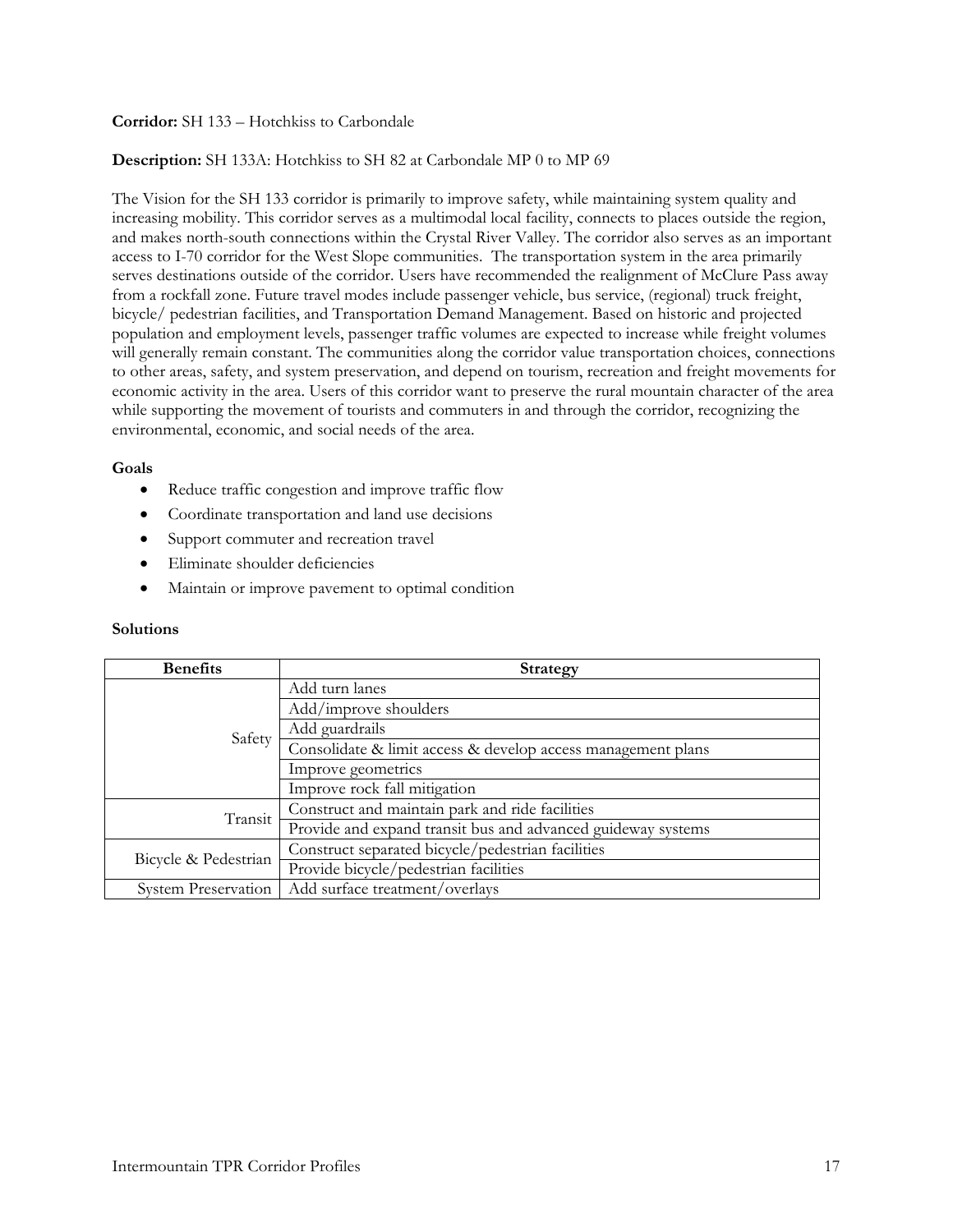# **Corridor:** SH 139 – I-70 to Rangely

# **Description:** SH 139A: I-70 to Rangely MP 0 to MP 72

The Vision for the SH 139 corridor is primarily to improve safety with system quality and mobility improvements as secondary concerns. This corridor serves as a multimodal local facility, connects to places outside the region, and makes north-south connections within the Douglas Pass area. The transportation system in the area primarily serves destinations outside of the corridor. Future travel modes include passenger vehicle, truck freight, and rail freight. Based on historic and projected population and employment levels, both passenger and freight traffic volumes are expected to increase. The communities along the corridor value connections to other areas, safety, and system preservation. They depend on tourism, natural resource extraction, and agriculture for economic activity in the area. Users of this corridor want to preserve the rural mountain character of the area while supporting the movement of tourists, commuters, and freight in and through the corridor, recognizing the environmental, economic, and social needs of the surrounding area.

# **Goals**

- Support recreation travel
- Improve access to public lands
- Reduce fatalities, injuries, and property damage crash rate
- Eliminate shoulder deficiencies
- Maintain or improve pavement to optimal condition

| <b>Benefits</b>     | <b>Strategy</b>                                              |
|---------------------|--------------------------------------------------------------|
| Safety              | Add guardrails                                               |
|                     | Add passing lanes                                            |
|                     | Add turn lanes                                               |
|                     | Add/improve shoulders                                        |
|                     | Improve geometrics                                           |
|                     | Improve hot spots                                            |
| Capacity            | Add roadway pullouts for breakdowns, buses and slow vehicles |
| Transit             | Provide and expand transit bus and advanced guideway systems |
|                     | Construct and maintain park and ride facilities              |
| System Preservation | Add surface treatment/overlays                               |
|                     | Bridge repairs/replacement                                   |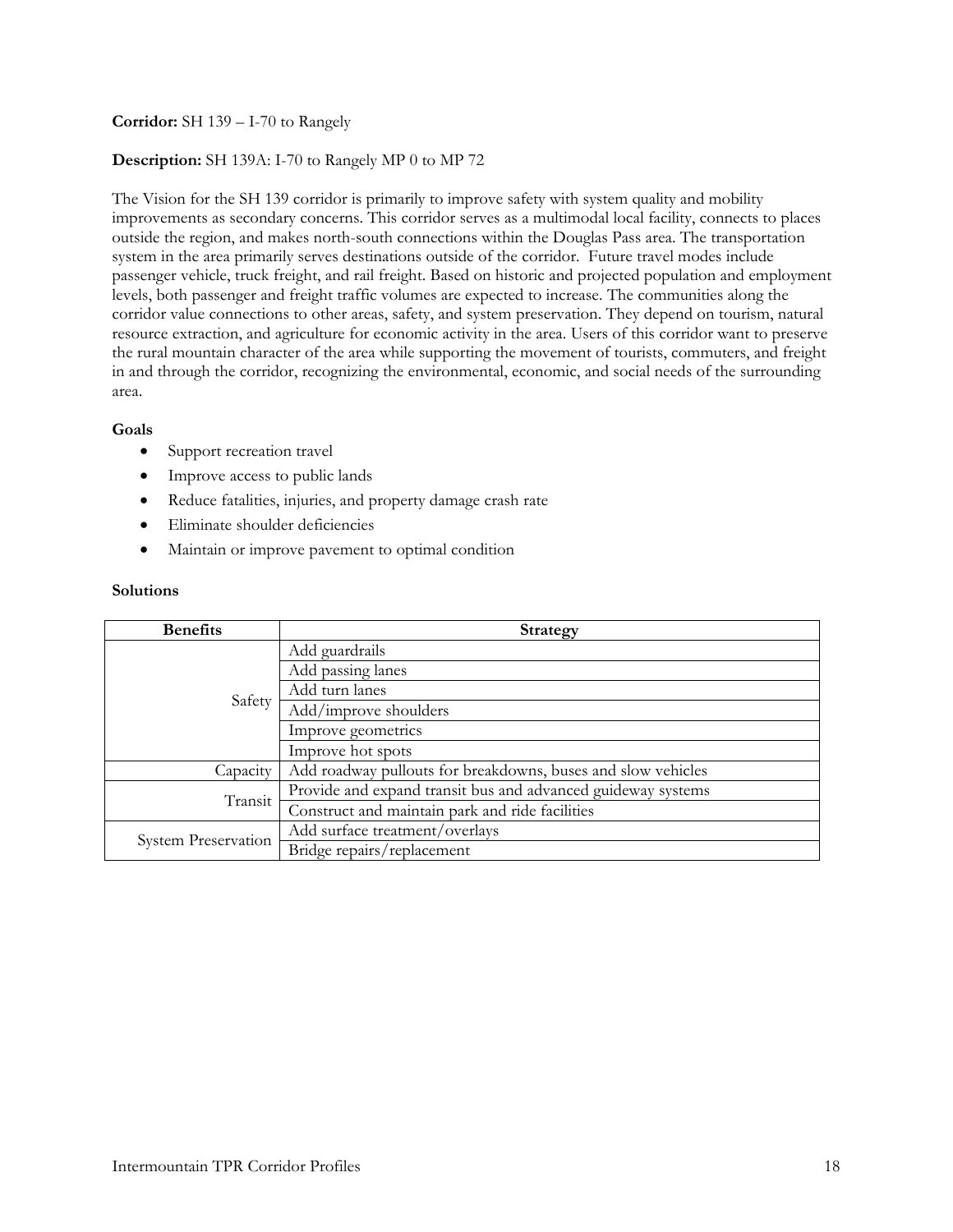# **Corridor:** SH 300 – SH 24 to End

### **Description:** SH 300A: SH 24 at Malta to End MP 0 to MP 3.35

The Vision for the SH 300 corridor is primarily to maintain system quality as well as to improve safety and to increase mobility. This corridor serves as a multimodal local facility, provides local access to the National Fish Hatchery, and makes east-west connections within the Arkansas River Valley. The transportation system in the area primarily serves towns, cities, and destinations within the corridor. Future travel modes include passenger vehicle, truck freight, and bicycle/pedestrian facilities. Based on historic and projected population and employment levels, both passenger and freight traffic volumes are expected to remain generally constant. The communities along the corridor value safety and system preservation, and they depend primarily on tourism and recreation for economic activity in the area. Users of this corridor want to preserve the rural character of the area while supporting the movement of tourists in and through the corridor. The environmental, economic, and social needs of the surrounding area are well recognized.

### **Goals**

- Eliminate shoulder deficiencies
- Provide for safe movement of bicycles and pedestrians
- Preserve the existing transportation system
- Maintain or improve pavement to optimal condition
- Support economic development and maintain environment

| <b>Benefits</b>            | <b>Strategy</b>                                              |
|----------------------------|--------------------------------------------------------------|
| Safety                     | Add/improve shoulders                                        |
|                            | Improve geometrics                                           |
| Capacity                   | Construct, improve and maintain the system of local roads    |
| Transit                    | Provide and expand transit bus and advanced guideway systems |
|                            | Construct and maintain park and ride facilities              |
| Bicycle & Pedestrian       | Provide bicycle/pedestrian facilities                        |
|                            | Stripe and sign designated bike lanes                        |
| <b>System Preservation</b> | Add surface treatment/overlays                               |
| Environment                | Add drainage improvements                                    |
|                            | Improve wildlife crossings                                   |
|                            | Promote environmental responsibility                         |